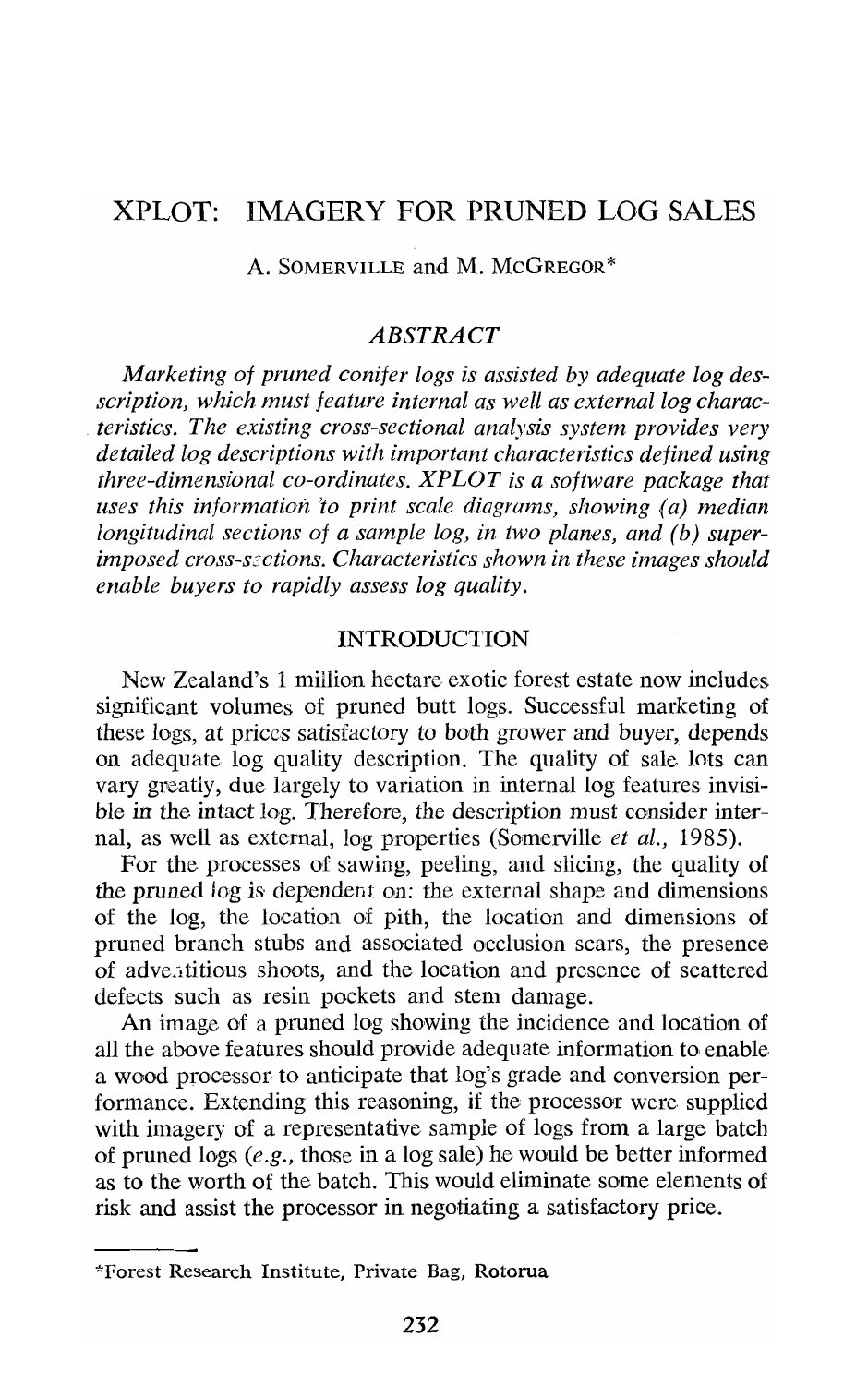The cross-sectional analysis system (Somerville, 1985) provides a mathematical description of pruned log external and internal characteristics, with important characteristics defiaed in threedimensional co-ordinates. Programme XPLOT is a software packags which adds to this system, by plotting these data to produce computer-generated line diagrams. From these images a visual assessment of quality can easily be made.

## XPLOT

XPLOT is written in FORTRAN 4 and is currently on the New Zealand Forest Service's PDP 11/34 computer at the Forest Research Institute. It is planned, initially, to release this program (along with other software rclevant to pruned log quality evaluation) on the New Zealand Forest Service's VAX computer system. Although XPLOT has been designed primarily for use with crosssectional analysis, it could potentially be used with data from the sawing study method of Park and Leman (1983).

Out put from XPLOT is a print out comprising three different images of a log (see sample output in Fig. 1A). The first two are median longitudinal sections, showing log underbark profiles through two planes  $(X \text{ and } Y)$  at right-angles. One of these  $(X \text{ in } Y)$ Fig  $1\overline{A}$ ) is the plane of maximum sweep. These profiles include the pith ard projections of branch stubs plus occlusions. [Branch stubs are represented in the plot by horizontal lines ending at vertical dashes. Occlusions, derived from branch measurements (Park, 1982), are represented by further horizontal dashes.] The third image is a telescoped cross-section, showing the large and small end underbark perimeters superimposed. Branches and resin pockets are portrayed in the exact position measured in the field. [Branches plus occlusions are represented by straight lines radiating out from the centre of the pith and resin pockets by asterisks.]

The actual external appearance of the log represented in Fig. 1A can be seen from photographs (Fig 1B) which were taken from the corresponding X and Y planes before the tree was felled. The lower illustration is a photograph of the log large end. Taking into account the accentuated curvature caused by the smaller scale used in the plot, it shows a very good representation of the outside of the real log.

## DISCUSSION

The prospectus for a sale of pruned logs should include a description of log quality which features internal, as well as external,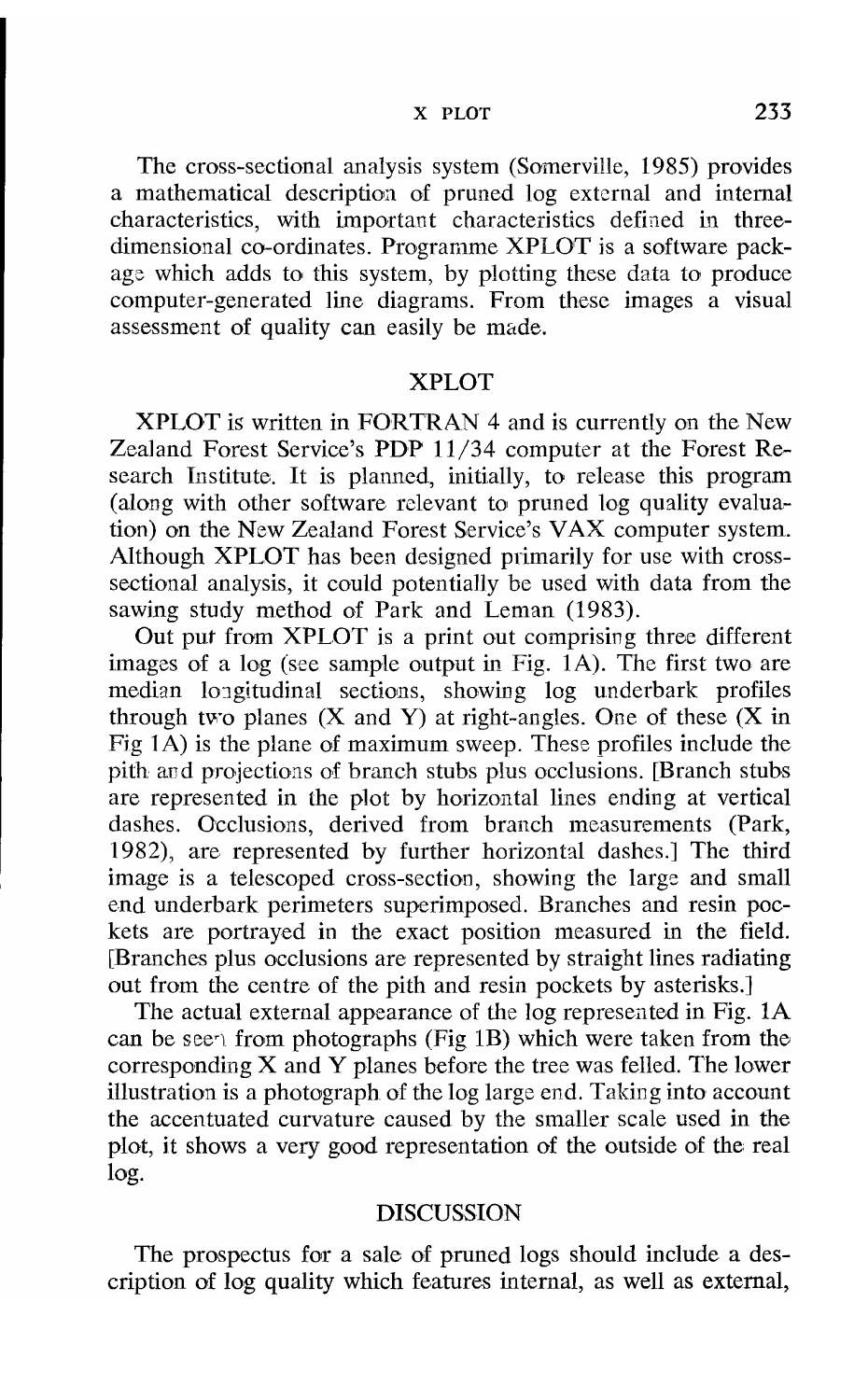

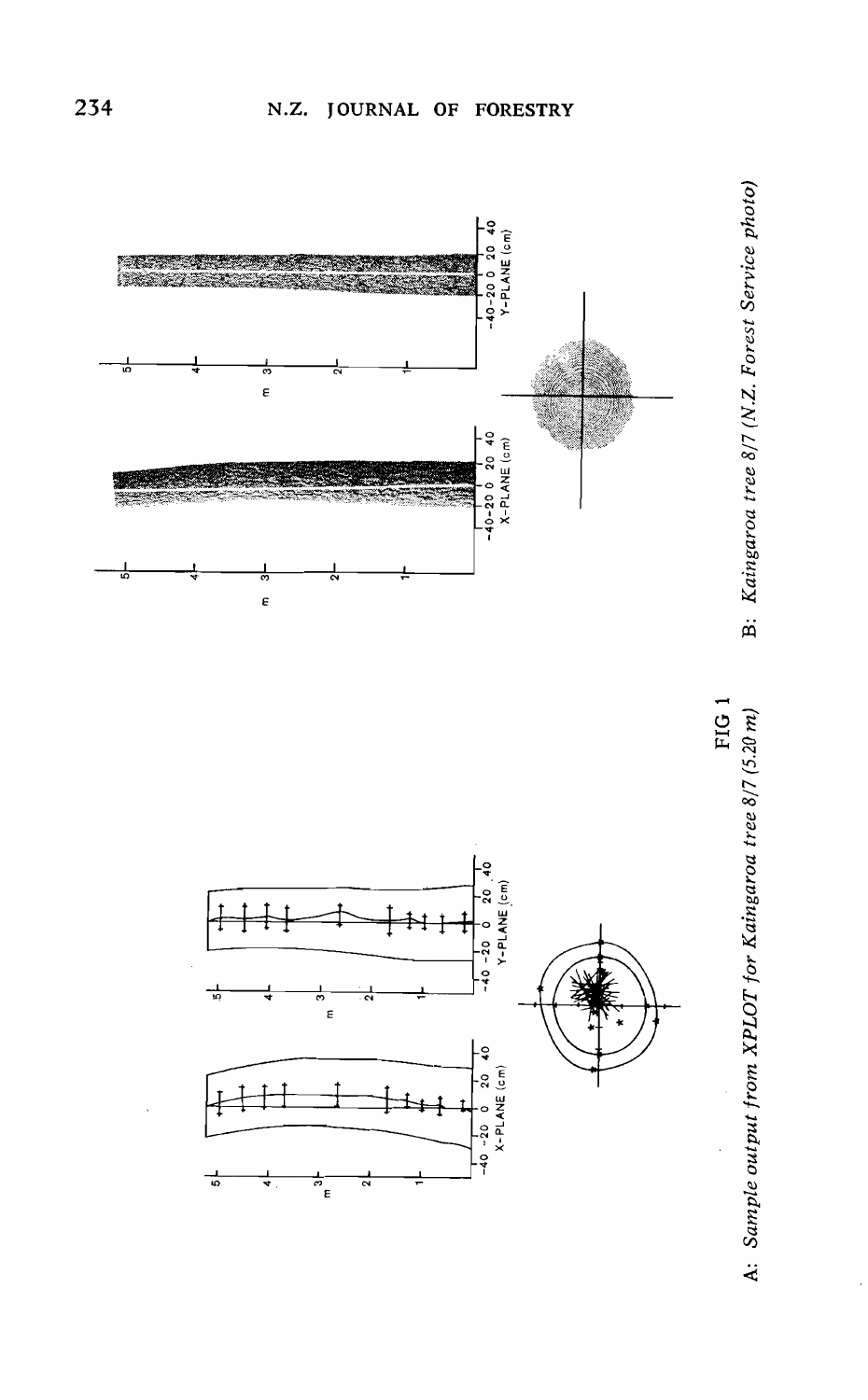log characteristics. Currently two different approaches are used to define quality of a sale lot. Briefly these are:

- (a) Measurement-based: the quality of the stand or batch is inferred from an examination of sample logs, and
- (b) Predictive: log properties are predicted from a knowledge of stand history.

Provided these descriptions are based on adequate data, they substantially reduce uncertainty and risk to the buyer and therefore facilitate price setting and marketing.

Using available measurement techniques, the characteristics of sample logs can be very accurately described; the degree to which these descriptions are representative of a large sale lot therefore depends on the intensity of sampling. Further work is being carried out to determine the most suitable sampling technique and sample size for practical use.

Thc parameter diameter over stubs (DOS) has been commonly used to indicate the maximum reach of branch stubs and also) more generally as an index of log quality. This parameter can be predicted from stand history (Knowles *et* al., in prep.), but an accurate prediction does require adequate records, In practice, stand histories are often unavailable or only partially rccorded; this can result in considerable predictive error. In addition, for some types of pro. cessing, log quality depends on more than DOS alone. Examples of othcr important log features are resin pocket incidence and the positioning of branch stubs in relation to the central log axis. When  $(a)$ stand histories are lacking, (b) the financial risk associated with errors in prediction is too great, or  $(c)$  high detail is sought, then internal log description must be provided by measurement.

There are two measurement methods for obtaining detailed log feature descriptions: the cross-sectional analysis system (Somerville, 1985) and the sawing study method (Park and Leman, 1983). Both procedures enable a three-dimensional "mapping" of features determining log quality. These measurement systems are free from any prediction mechanism and prior knowledge of stand histories is not required. XPLOT provides a simple visual presentation of these detailed mathematical descriptions. In terms of log quality definition, XPLOT imagery can either stand alone, or serve to complement predictions of grade and conversion.

#### REFERENCES

Knowlcs, R. L.; West, G. G.; Koehler, **A.** R. Predicting "diameter-overstubs" in pruned stands of radiaia pine. N.Z. *For. Serv., For. Res. Inst. Bull.* (in prep.).